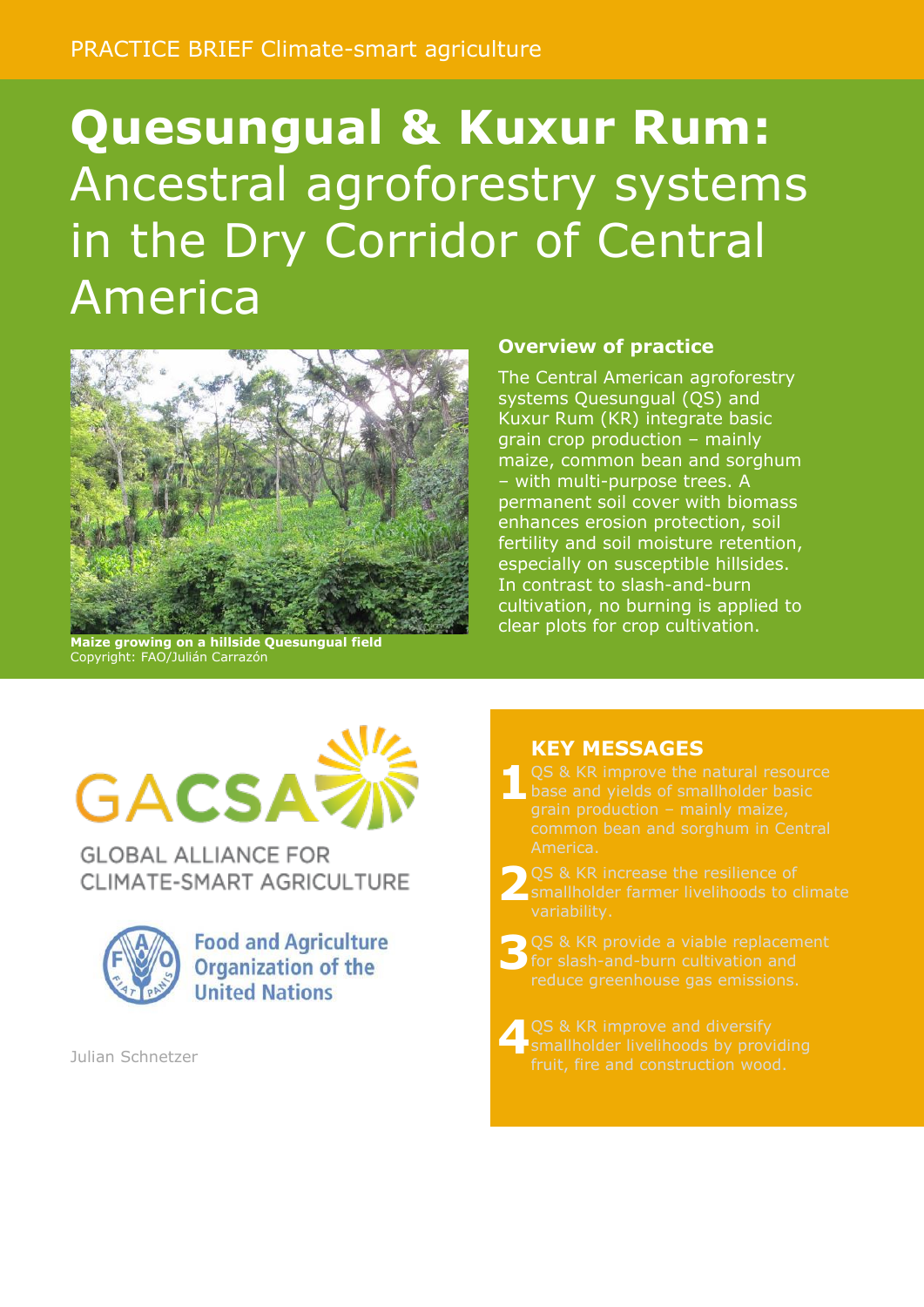## Overview of Quesungual & Kuxur rum (QS & KR)

Quesungual<sup>1</sup> (QS) and Kuxur Rum<sup>2</sup> (KR), originated as a local adaptation of QS, are both agroforestry systems that have developed as alternatives to the common practice of slashand-burn agriculture in hilly areas of the Dry Corridor of Central America, in Honduras and Guatemala respectively. Based on ancestral knowledge and enhanced by modern scientific knowledge, both systems integrate the production of basic grain crops, mainly maize, common bean and sorghum, with multipurpose trees. Usually two crops per year are grown in association<sup>3</sup> and production practices typically used in the region are improved by the use of minimum tillage for minimum soil disturbance, mulching to obtain permanent cover of the soil surface (see [FIGURE](#page-1-0) 1), and, ideally, by use of improved local seed varieties.



FIGURE 1: Farmers using planting sticks to sow maize on a Quesungual plot covered with mulches (Intibucá, Honduras). Copyright: FAO/Suyapa Maradiaga

<span id="page-1-0"></span>QS & KR are ideally established on plots that form part of a rotation under slash-and-burn cultivation and have lain fallow for several years (secondary forest). The plots are manually cleared of vegetation and cuttings are shredded and distributed on the soil surface as mulch. These mulches decompose and are incorporated in the soil over time to build up the soil organic matter. In the case of KR, tree rows of *Gliricidia sepium*, a nitrogen (N)-fixing species, are established along contour lines by striking,

using cuttings from the plot clearing, and retaining and integrating trees from natural regeneration in the tree rows. In the case of QS, selected trees and shrubs from natural regeneration of the fallow are retained scattered across the plot and pruned to allow sufficient light for staple crop production. According to site and farmers' preferences, additional fruit and timber trees are planted. Commonly used species include *Byrsonima crassifolia*, *Psidium guajava*, *Citrus* spp., *Persea americana*, *Mangifera indica*, *Carica papaya*, *Anacardium occidentalis* (for fruit); *and Cordia alliodora*, *Diphysa robinoides*, *Swietenia* spp., *Simarouba glauca*, and *Cedrela odorata* (for timber). Tree density is usually between 70 and 150 dispersed trees per hectare from natural regeneration in QS and around 600 trees per hectare in KR, while crown cover should not exceed 25% (FAO, 2005; Hellin *et al*., 1999; MARN, 2009; CATIE, 2017).

# Benefits of QS & KR

**Reduced surface runoff and erosion:** The permanent soil cover with organic mulches – derived from tree pruning and crop residues – enhances water infiltration at the soil surface and leads to reduced surface runoff and erosion and, thus, reduced loss of fertile topsoil and nutrients (CATIE, 2017). This is particularly relevant as the Dry Corridor area frequently experiences high-intensity rainfall



FIGURE 2: Soil erosion on degraded slopes in a typical hilly landscape of the Central American Dry Corridor dominated by slashand-burn cultivation (Yoro, Honduras). Copyright: FAO/Julián Carrazón

<span id="page-1-1"></span>maize. Traditionally, in Mesoamerica, three crops were grown in association: maize, beans and squash. Since the introduction and promotion of mineral fertilizers, agrochemicals and commercial seed in the 1960s, slash-andburn agriculture had degenerated into a presumably more efficient maize monoculture.

-

 $1$  Quesungaul is the name of the Honduran village where the ancestral agroforestry practice was discovered.

<sup>2</sup> 'Kuxur rum' means 'my humid land' in Ch'orti', the local language of the Guatemalan region where the practice was developed.

<sup>&</sup>lt;sup>3</sup> Mostly relay cropping where the second crop, e.g. beans, is planted between the rows of the mature first crop, e.g.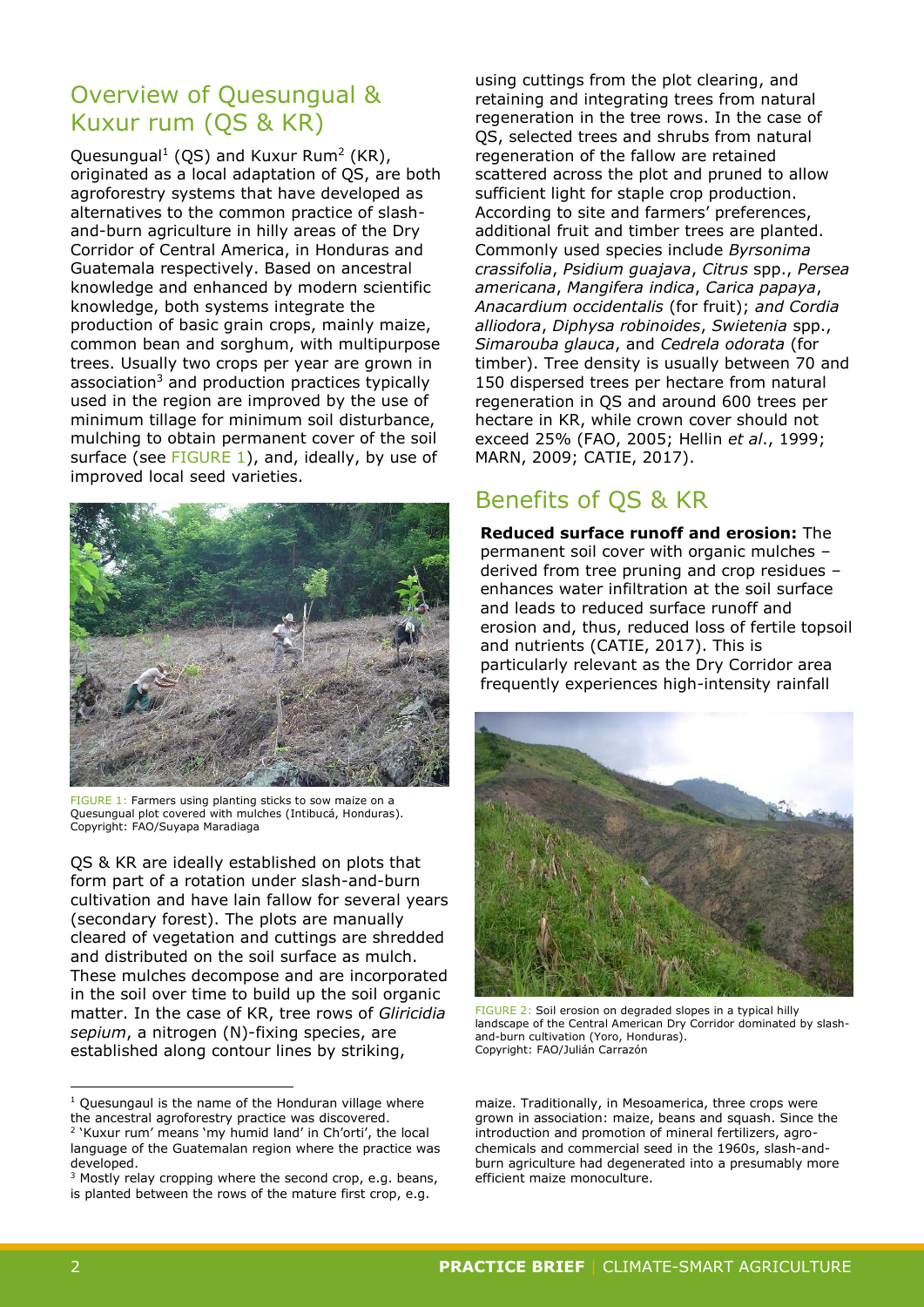

<span id="page-2-0"></span>FIGURE 3: Pan tropical map showing potentially suitable areas for the adoption of Quesungual agroforestry system (Source: CIAT, 2009).

events during the rainy season (see [FIGURE](#page-1-1) [2\)](#page-1-1).

**Increased resilience to drought:** The tree root system, permanent soil cover, and increased soil organic matter enable QS & KR to infiltrate, retain and conserve larger quantities of water over longer periods of time in the soil. This stabilizes yields despite prolonged droughts (FAO, 2005 and 2010).

**Reduced greenhouse gas (GHG) emissions and improved carbon capture:** GHG emissions are avoided by abandoning the practice of burning for clearing forest plots before cultivation. In addition, QS & KR present higher levels of above- and belowground biomass and soil organic matter and hence hold potential for long-term carbon sequestration in soils.

**Extended cultivation period:** QS & KR are rotational systems where each plot is used for crop cultivation for a limited period of time and successively left fallow to fully restore soil fertility. Compared with slash-and-burn, QS & KR plots can be cultivated for an extended period of time and with greater productivity (Hellin *et al*., 1999; CATIE, 2017).

**Diversified and improved livelihoods:** Tree

products supplied by the agroforestry systems, like fruit, timber and firewood, can reduce household expenditure or constitute an additional source of income for smallholder farmers. Income generated from the sale of yield surplus and land resources freed up by longer cultivation cycles can be dedicated to the introduction of new market-oriented crops or husbandry (FAO, 2010; CIAT, 2009).

## Challenges to adoption of QS & KR

The development and successful adoption of QS in Honduras occurred against the backdrop of low-performing and unsustainable rain-fed subsistence agriculture. These cropping systems were already experiencing low to moderate levels of soil degradation – in part caused by the use of slash-and-burn practices – and increasingly erratic rainfalls, and the need for the identification of alternative production practices was evident.

Factors that facilitated its success and adoption were: it was built on practices already known by local farmers and integrated their traditional knowledge e.g. about pest control and tree species that sustain intensive pollarding (Miguel Ayarza and Ian Cherrett in UNEP 2016); improved access of farmers to markets for farming inputs and sale of production surplus; better understanding of the ensemble of promoted techniques; and collective action and commitment of the communities.

Land ownership is another important factor for the adoption of QS. The first adopters in an area were usually owners of small landholdings. Farmers cultivating rented land often lack motivation to invest labour in improving the cropping system, as they may not be benefitting from their efforts in the future or are even obliged by landowners to use the slashand-burn system. This barrier can be overcome by regulations requiring tenant farmers to maintain the share of forest and permanent cover without burning on their rented plot, as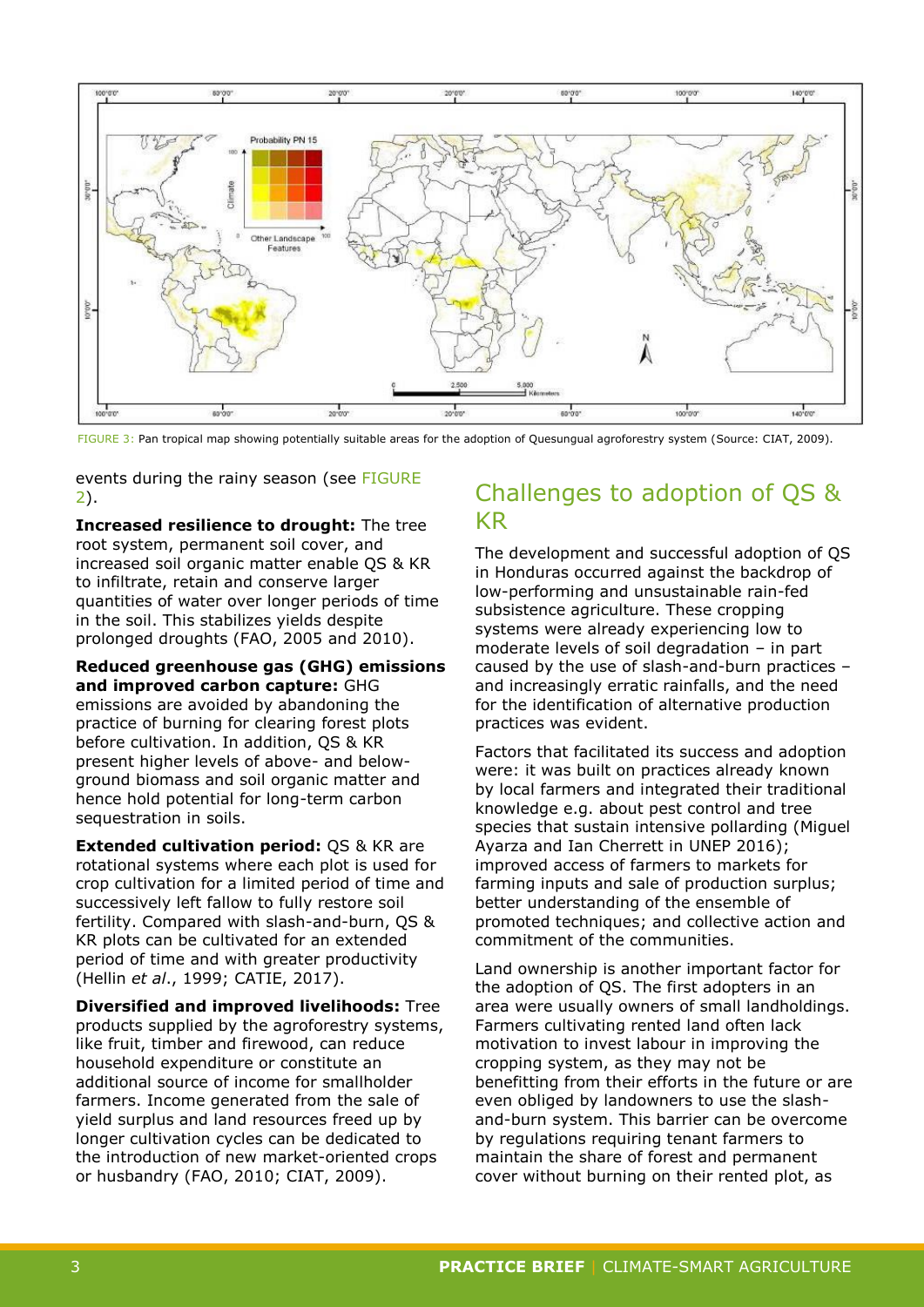experiences from Honduras and from Guatemala show (Ayarza and Welchez, 2004).

In Nicaragua, adoption through farmer-tofarmer extension was very successful. Payments for environmental services could provide an additional incentive to promote the adoption of QS (CIAT 2010).

For the introduction of QS or KR to new locations, it is important to allow for a participatory process among local communities to adapt the practices in a way to respond to location-specific needs and to increase their acceptance (CIAT, 2009; Ayarza *et al*., 2010).

## Where can QS & KR be practiced?

QS & KR evolved and are promoted in the Dry Corridor of Central America in areas characterized by tropical dry forest with distinct dry and rainy season, a bimodal rainfall pattern in the rainy season, average annual rainfall between 500 and 1400 mm and average annual temperature in the range of 17 to 25 °C (CIAT, 2009; FAO, 2010). The area under QS in the border region of Honduras and El Salvador is estimated to over 3000 square kilometres (Luis E. Álvarez Welchez, pers. comm.). The systems are most suitable for small landholdings (up to 5 ha) and were conceived to control erosion, stabilize yields and improve food security in communities on hillside locations at altitudes between 200 and 900 m a.s.l. with relatively poor, stony, unconsolidated soils where QS & KR provide the greatest benefits. But also in level areas they can serve as an important means for soil water management in smallholder agriculture. The probability map in [FIGURE](#page-2-0) 3 identifies areas across the globe that potentially provide similar climatic and socioeconomic conditions as in existing QS sites in Central America, including areas in Central America, South America, South-East Asia, and Sub-Saharan Africa (CIAT, 2009).

# Contribution to CSA pillars:

#### How do QS & KR increase productivity, farm livelihoods and food security?

The soils on hillsides in the Dry Corridor are generally shallow, stony and of low fertility. QS & KR enhance the nutrient retention and cycling in the agroecosystem through the practice of mulching, in particular with N-fixing tree species. While under slash-and-burn cultivation

soils are exhausted after three to four harvests and plots return to fallow, the increase in soil fertility under QS & KR allows each plot to be cultivated for a period of more than ten years, if properly managed, while delivering increased yields at the plot level (see e.g. [TABLE](#page-3-0) 1).

<span id="page-3-0"></span>

| TABLE 1: Yield development of maize and common bean over  |
|-----------------------------------------------------------|
| nine years (1993 to 2001) after switching from slash-and- |
| burn cultivation to Quesungual agroforestry system in     |
| Honduras. (After: FAO, 2010)                              |

| <b>Staple</b>         | Yield (t/ha)     |                  |                 |
|-----------------------|------------------|------------------|-----------------|
| crop                  | <b>Year 1993</b> | <b>Year 2001</b> | <b>Increase</b> |
| <b>Maize</b>          | 1.23             | 2.73             | 122%            |
| <b>Common</b><br>bean | 0.26             | 0.78             | 200%            |

At the level of the entire farm, QS & KR increase land productivity due to the extended cultivation period of single plots and the reduced area of fallows. It is estimated that on 1.4 ha of land under QS & KR (assuming ten years of cultivation and five years of fallow) a farm household can satisfy its annual requirements of basic grains, compared to 5.6 ha under slash-and-burn cultivation (assuming two years of cultivation and 14 years of fallow) (FAO, 2010). This increased land productivity enhances the provision of basic grains for smallholder households, reduces the production risk and improves their food security. Potential yield surplus can be sold on the market to generate income as well as tree products from the QS & KR plots, such as fruit and timber. In order to capitalize on the increased yields, it is important to ensure that appropriate grain storage facilities are in place that allow farmers to sell surplus when prices are favourable. The trees can also provide forage for livestock and firewood for household consumption. Despite the relatively high labour requirement for the establishment of plots, QS & KR also require less labour on average (CIAT, 2009; FAO, 2010).

#### How do QS & KR help adapt to and increase resilience to climate change impacts?

The Dry Corridor of Central America is regularly exposed to extreme weather events, generated by the El Niño Southern Oscillation (ENSO) and associated droughts as well as heavy rains associated with intense depressions including hurricanes. Frequency and intensity of such events are expected to increase with climate change. QS & KR can drastically reduce the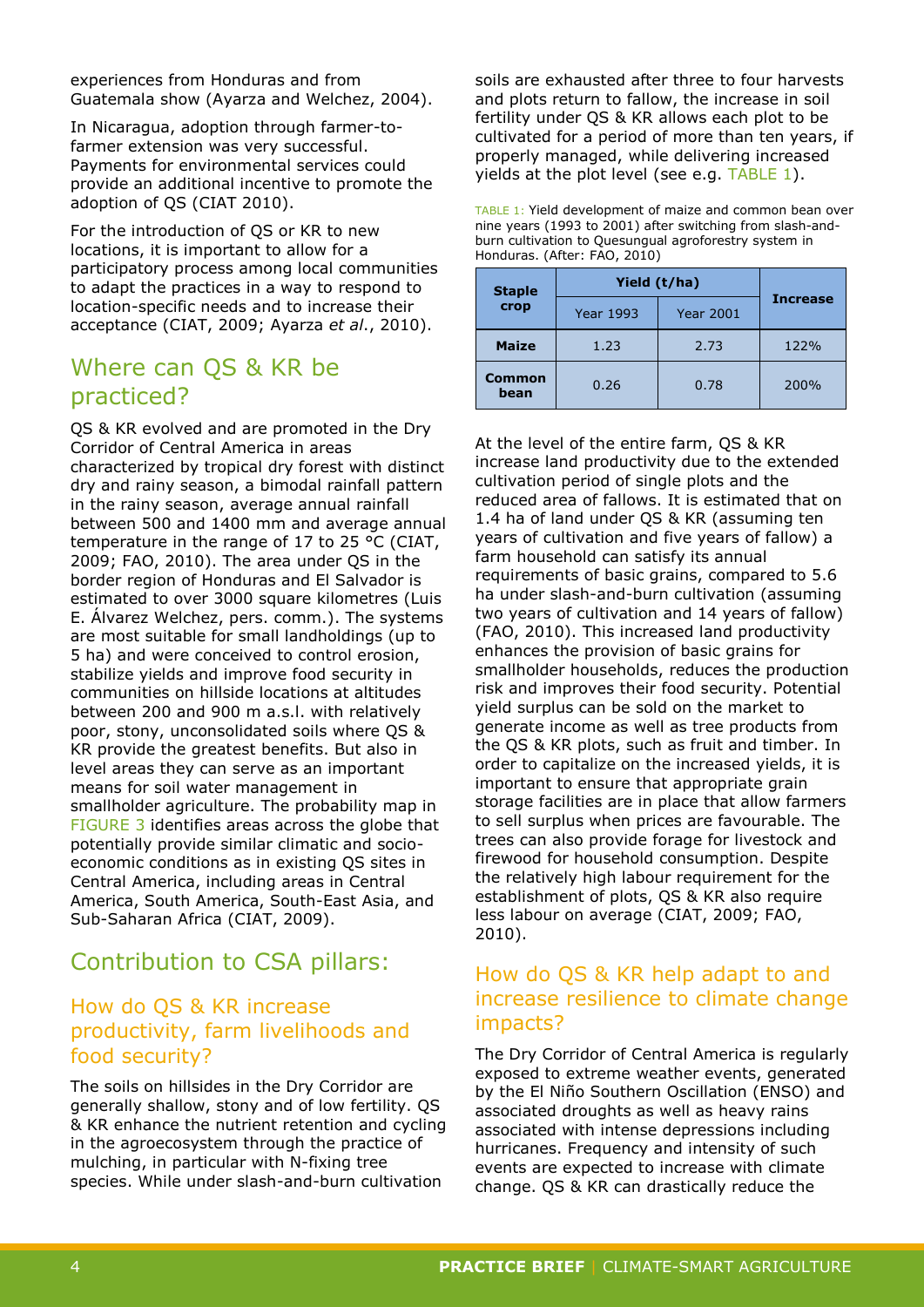impacts of high-intensity rainfall events. The permanent soil cover results in increased water infiltration into the soils (e.g. up to 29 percent in the rainy season under QS in Lempira, Honduras; CIAT, 2009) and provides protection of the soil surface, thereby reducing the generation of surface runoff and the erosion of soil (by 92 percent each; CATIE, 2017). The improvements of soil quality under QS & KR in terms of organic matter content and porosity lead to a higher water retention capacity. This in combination with higher infiltration rates allows to reach higher soil moisture levels which increases the resilience to prolonged dry spells and drought. Observations from Lempira, Honduras, showed an increase of gravimetric soil water content (*U*) in the dry season from 8% to 29% over a period of eight years, i.e. an increase of soil water by 263% (FAO, 2010). Similarly, soil moisture levels observed in KR plots in Chiquimula, Guatemala, four, seven, and 14 years after establishment  $(U = 13.1\%)$ were on average 100% higher than in comparable conventional plots  $(U = 6.6\%)$ . This corresponds to additional 15 mm of water depth under the given conditions and provides a maize or bean crop with sufficient humidity to endure a dry spell of several days (CATIE, 2017).

In the Department of Lempira, Honduras, the practice of QS had been established before the El Niño period of 1997-1998 and hurricane Mitch in 1998. In both extreme climatic events QS proved its worth allowing farmers to harvest surpluses by mitigating impacts and increasing crop resilience. Thus, Lempira was able to send aid in the form of maize to other departments who suffered greater crop damage from the same weather phenomena (FAO, 2005).

#### How do QS & KR mitigate greenhouse gas emissions and capture carbon?

By abandoning the practice of clearing land of vegetation by fire, considerable amounts of GHG emissions can be avoided. There is limited literature about the specific mitigation potential of QS & KR. Ferreira (2008) estimated the avoided emissions for QS in Honduras at 22 779 kg of carbon dioxide equivalent  $(CO<sub>2</sub>-eq)$  per hectare per year. The total global warming potential for QS, including abandoning burning, GHG fluxes between soil and atmosphere, and changes of carbon stocks in soil and vegetation, was estimated to be four times lower than for slash-and-burn [\(FIGURE](#page-4-0) 4).



<span id="page-4-0"></span>FIGURE 4: Annual GHG emissions of slash-and-burn, Quesungual agroforestry system, and secondary forest, expressed as carbon dioxide  $(CO<sub>2</sub>)$  equivalent over a time horizon of 20 years. GHG considered are CO2, methane and nitrous oxide. (After: Ferreira, 2008)

Another potential contribution of QS & KR to climate change mitigation is through carbon sequestration in soils. Figures presented by Ferreira (2008) indicate that soil organic carbon (SOC) increases with the age of a QS plot and that QS systems could potentially function as net carbon sinks if maintained for periods over ten years. However, more work needs to be done to understand this potential better. Further, as for all land use systems, it is not fully understood how to reliably determine the stability of SOC over periods of time long enough (100 to 1000 years) to consider the carbon sink stable (Lorenz & Lal, 2014).

# Costs and funding for QS & KR

The capital cost for establishing a QS or KR plot is around USD 350 per hectare (Luis E. Álvarez Welchez, pers. comm.). The labour cost, usually family labour, is initially very high, but in the long term it is lower when compared to slashand-burn agriculture (FAO, 2005, 2010, 2017). On severely degraded land where no trees from natural regeneration are present and planting material has to be purchased, the capital cost may increase. In QS, generally, a maize yield of around 3.2 tons per hectare can be attained with an application of NPK fertilizer at 70–20– 50 kilograms per hectare. At the initial stage of QS & KR, relatively higher rates of mineral fertilizers may be required - associated with an additional cost - until the mineralization of tree cuttings sets free sufficient amounts of nutrients to obtain the expected yields (FAO, 2005).

When establishing QS or KR on land exhausted by slash-and-burn cultivation, during the first two years yields are usually lower resulting in lower food availability and lower incomes for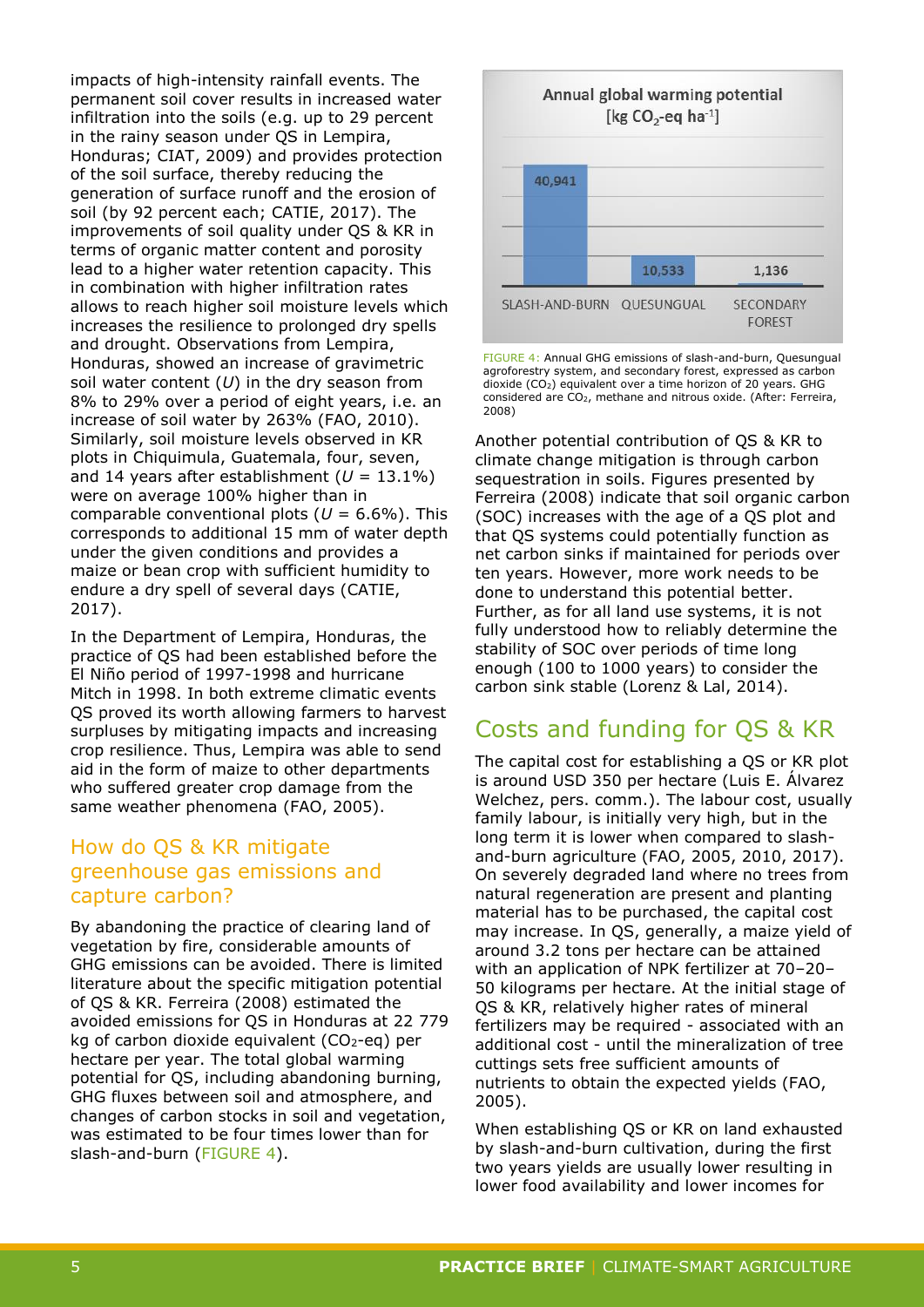the farmers. In a smallholder subsistence farming context, this can have serious implications for the food security of the farm households as they usually lack the financial resources to compensate these temporary yield reductions. This can constitute an important barrier to adoption for many farmers and may require an initial transition subsidy.

For the adoption of QS in Western Honduras, savings and loan clubs were an important financial mechanism to provide farmers with funds for the purchase of quality seeds and fertilizers and to compensate reduced yields and farm income experienced in the first two years of transition. By 'paying back' the transition subsidy to their own saving accounts, farmers were able to accumulate sufficient financial resources to invest in improved farming inputs, diversification of production or social projects and enabled the savings and loan clubs to give loans to other farmers planning to adopt QS. The transition from slash-and-burn cultivation to QS was further encouraged by linking any loan provided by the savings and loan clubs to the adoption of agricultural practices that eliminate the use of fire (Ayarza and Welchez, 2004).

## Metrics for CSA performance of QS & KR

The performance of QS & KR related to **productivity and food security** can be determined by comparison of crop productivity, land productivity, cost-benefit ratios, net income from agricultural activities, and caloric intake from basic grains and other sources for farm households practicing QS or KR versus other practices under similar agro-ecological and socio-economic conditions.

To assess the performance related to **adaptation and resilience** to climate change, long-term observations of yields and yield variability are required that allow to compare performance under a wide range of climatic conditions that reflect both inter-annual variability and long-term trends in climate change. Long-term observations of household income from agricultural activities can be used to assess the effectiveness of diversification to increase resilience to climatic extremes and changes.

The assessment of performance related to the **mitigation** of climate change requires the measurement and quantification of carbon stocks and related change rates in soils and plant biomass and fluxes of major GHG (carbon dioxide, methane, nitrous oxide) in secondary forest, traditional agricultural systems and QS & KR agroforestry systems.

## Interaction with other CSA practices

Despite the increased level of nutrient cycling and availability under QS & KR, the use of mineral fertilizers can significantly improve yields (CIAT 2009). In order to limit costs and GHG emissions related to fertilizer production and application, it is important to use fertilizers efficiently applying the principles of site-specific nutrient management [\(SSNM\)](https://cgspace.cgiar.org/bitstream/handle/10568/69016/CCAFSpbNutrient.pdf), i.e. right product (including organic and inorganic fertilizers), right rate, right time, and right place.

### Case study: Adoption and benefits of Kuxur Rum in Guatemala

#### *Based on Maradiaga (2015)*

Smallholder agriculture in the Dry Corridor of Guatemala is characterized by subsistence farming on hillside locations based on maize and bean production. The naturally occurring dry forests are strongly affected by deforestation and degradation, driven by slashand-burn cultivation and the uncontrolled collection of fuelwood. The loss of vegetation and unsustainable agricultural practices result in high susceptibility to erosion, declining soil



<span id="page-5-0"></span>FIGURE 5: Long-term monthly average data of rainfall (R), effective rainfall (eR) and potential evapotranspiration (ETo) (in millimeters) in La Fragua, Zacapa, Guatemala. The graph illustrates the effect of the 'canícula' dry season - typically ocurring in the Dry Corridor of Central America during July and August - on the water supply for rainfed crop production: ETo exceeds R, which underlines the importance to maximize the water retention capacity of the soil. Effective rainfall is the fraction of rainfall expected to be stored in the soil after subtraction of deep percolation and surface runoff; calculated with the USDA Soil Conservation Service formula. Data source: ClimWat, FAO, 2006.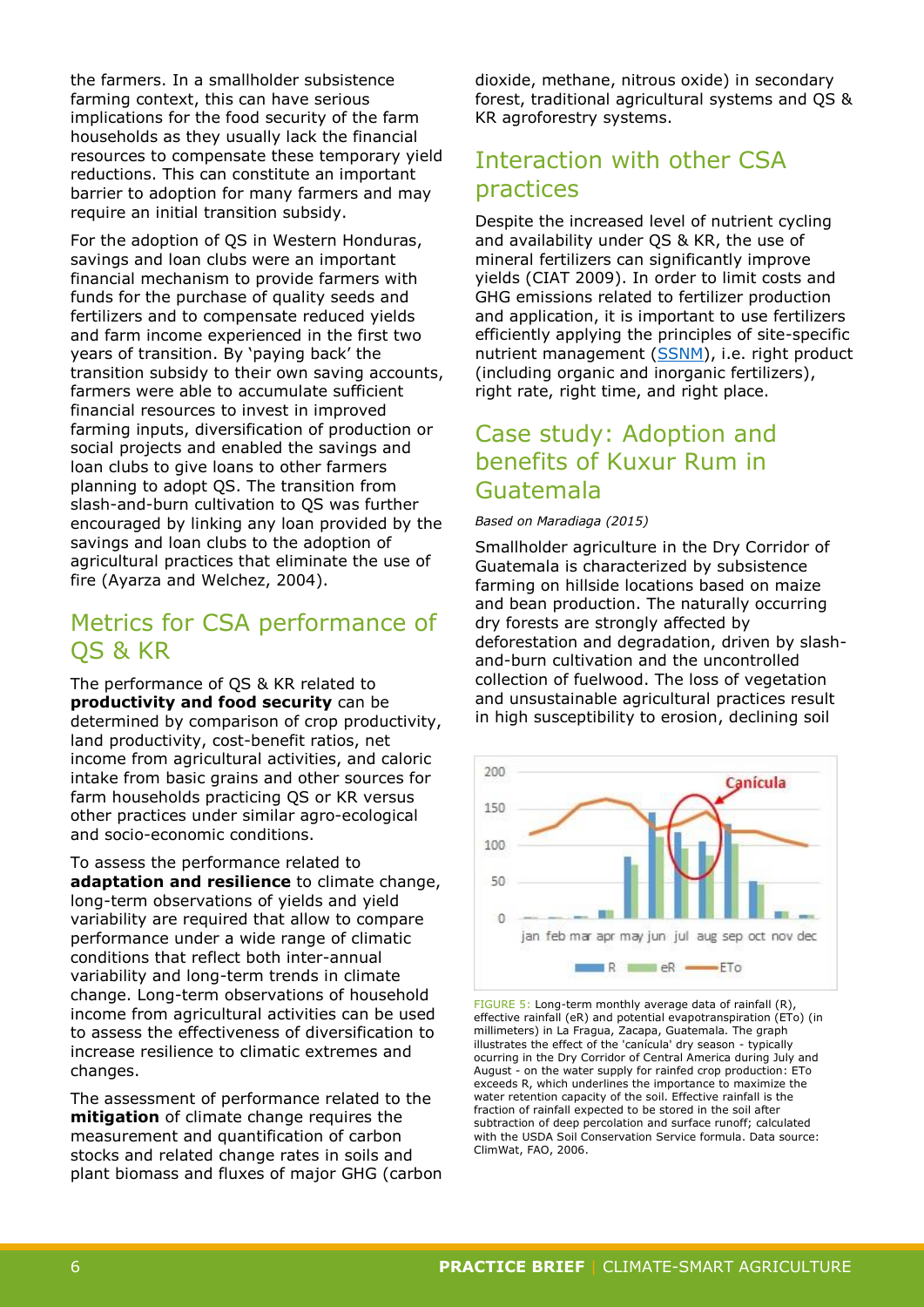fertility and low water retention, increasing the vulnerability of farmers' livelihoods and their risk of food insecurity.

The situation is exacerbated by the impacts of climate change. Increasingly erratic and abnormal rainfall patterns, late onset of the rainy season, and the extended duration of the short dry season 'canícula' occurring in the middle of the rainy season (see [FIGURE 5\)](#page-5-0) often result in severe crop losses (60 to 100 percent). Many affected poor farm households adapt to the reduced availability of food by reducing the daily meals, often leading to chronic malnutrition.

In response to these challenges, in 2000, FAO in collaboration with the Ministry of Guatemala and with funding from the Spanish Agency for International Development Cooperation launched a programme with the objective to identify good agricultural practices to reduce the vulnerability and food insecurity of smallholder farmers. The programme focussed on the province of Chiquimula. Farmer field schools (FFS) were conducted to identify and promote suitable practices, bringing together the experience of local farmers and agricultural technicians, which resulted in the creation of Kuxur Rum [\(FIGURE 6\)](#page-6-0).

The practice was initially promoted by 25 farmer trainers and adopted by 190 families in Chiquimula between 2001 and 2003. For further up-scaling in Chiquimula and four other provinces, a communication strategy was devised and executed to raise awareness of KR and its advantages for sustainable agricultural production, food security and climate change adaptation. With the support of the extension system and farmer promoters, by 2006, more than 7000 farms had adopted KR to validate it on at least 0.17 hectares, i.e. about half of their land, covering around 1100 ha overall.<sup>4</sup>

Adopter families reported an average increase of maize and bean yields of 50 and 9 percent, respectively. Higher yields, combined with



FIGURE 6: Farmer in a Kuxur Rum plot with common bean growing on mulches and residues of maize crop (Chiquimula, Guatemala) Copyright: FAO Guatemala

<span id="page-6-0"></span>training on post-harvest practices, also resulted in a better provisioning of households with grain, raising the number of months per year with grain reserves from 5.4 to 7.9 months for beans and from 2.6 to 6.7 months for maize after practicing KR for seven years.

Measurements showed higher contents of soil organic matter under KR, increasing with age of the system, and higher soil moisture contents throughout the canícula. Besides its contribution to increased crop productivity and yield stability under drought conditions, the improved soil quality allowed farmers to start vegetable production which improved the nutrition of farm households providing minerals, vitamins and protein.

The *G. sepium* trees in the agroforestry plots provide households with firewood (50 percent of household requirement per hectare – or more if coupled with the adoption of energysaving stoves) which reduces the pressure on forests. They further provide wood for fences, construction, handicrafts, fodder for small cattle and chicken, and can be used for the production of foliar fertilizer and rodenticide.

Copanch'orti' (an association of four municipalities in Chiquimula province) alone reports 5000 ha as of 2017 (José Ramírez Maradiaga, pers. comm.).

-

<sup>4</sup> KR has been further promoted since then and the total area under KR system in Guatemala increased, although there is no official estimate. The Mancomunidad de